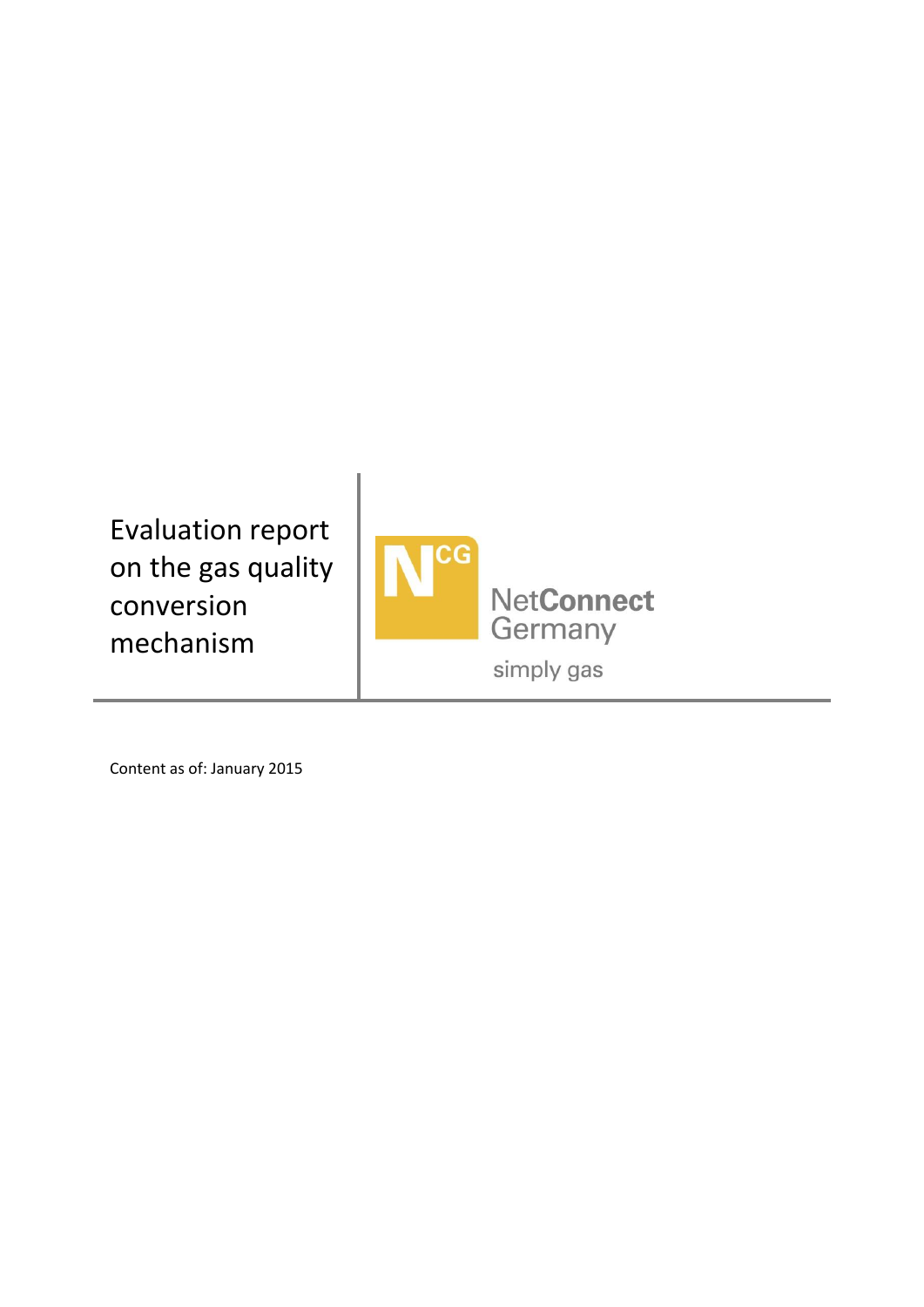# **Content**

| 1.             |  |  |  |
|----------------|--|--|--|
| 2.             |  |  |  |
| 2.1.           |  |  |  |
|                |  |  |  |
|                |  |  |  |
| 2.2.           |  |  |  |
| 2.3.           |  |  |  |
| 2.4.           |  |  |  |
|                |  |  |  |
|                |  |  |  |
| 2.5.           |  |  |  |
| 3 <sub>1</sub> |  |  |  |
| 3.1.           |  |  |  |
|                |  |  |  |
| 3.2.           |  |  |  |
| 4.             |  |  |  |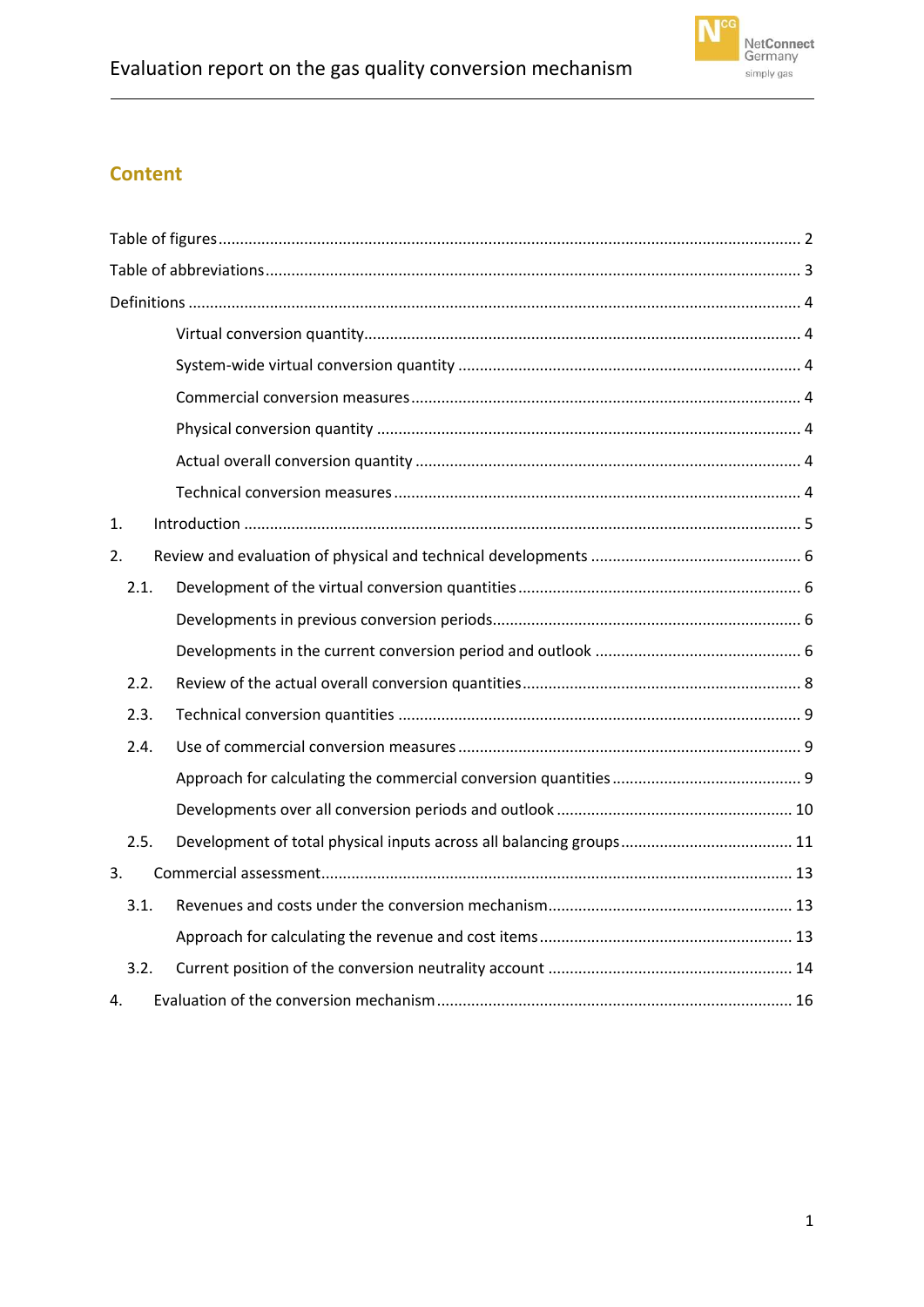

# <span id="page-2-0"></span>**Table of figures**

| Figure 8: Balance of the conversion neutrality account as of 31 October 2014 15 |  |
|---------------------------------------------------------------------------------|--|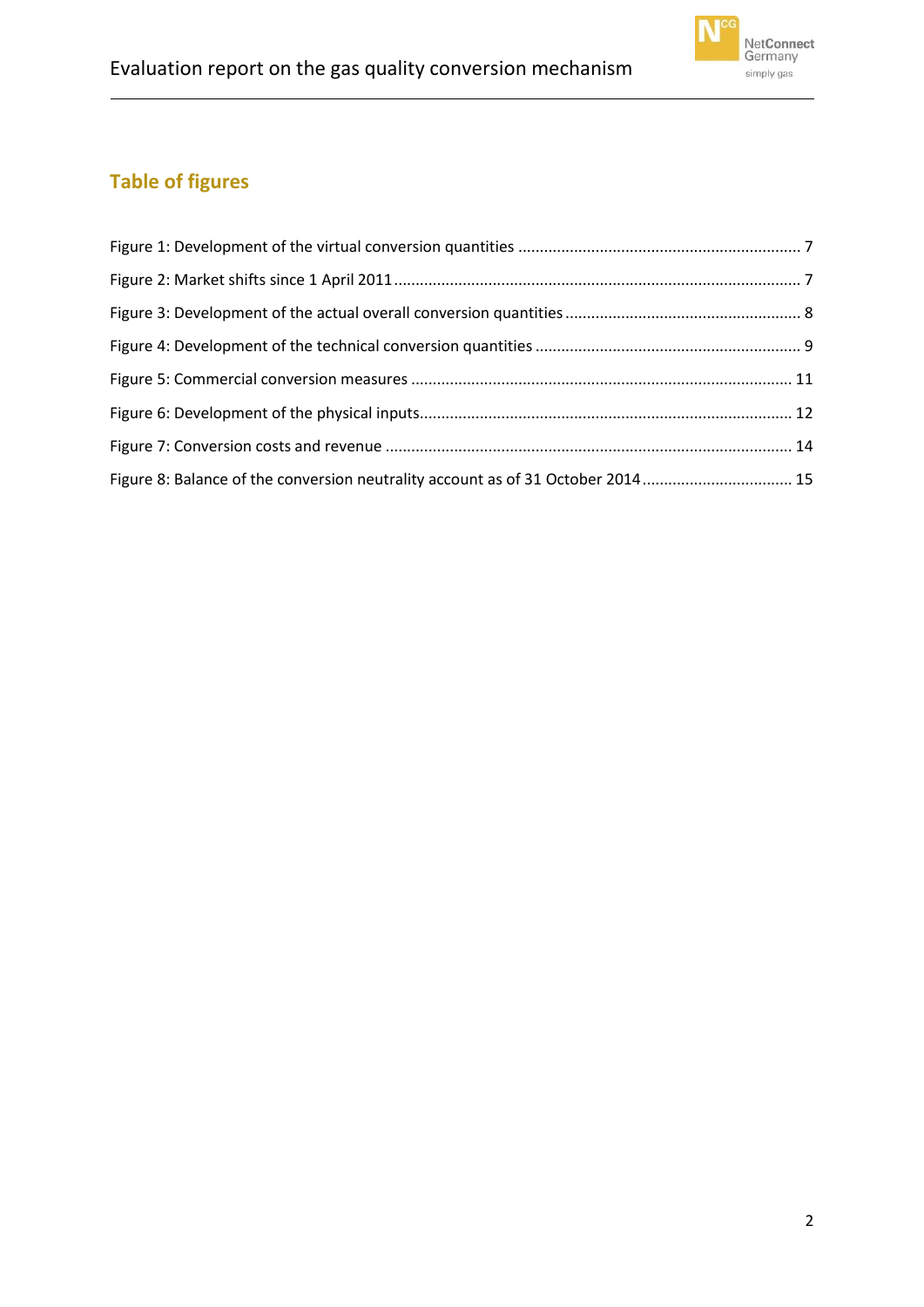

# <span id="page-3-0"></span>**Table of abbreviations**

| <b>BGM</b> | Balancing group manager                                                                                                                                                           |
|------------|-----------------------------------------------------------------------------------------------------------------------------------------------------------------------------------|
| <b>FZK</b> | Freely combinable capacity, i.e. capacity that is not subject to any<br>transportation route restrictions or other restrictions as to its use<br>("frei zuordenbare Kapazitäten") |
| MAM        | Market area manager                                                                                                                                                               |
| <b>MBG</b> | Master balancing group                                                                                                                                                            |
| <b>MOL</b> | Merit order list                                                                                                                                                                  |
| <b>NCG</b> | NetConnect Germany GmbH & Co. KG                                                                                                                                                  |
| <b>OGE</b> | Open Grid Europe GmbH                                                                                                                                                             |
| TG         | <b>Thyssengas GmbH</b>                                                                                                                                                            |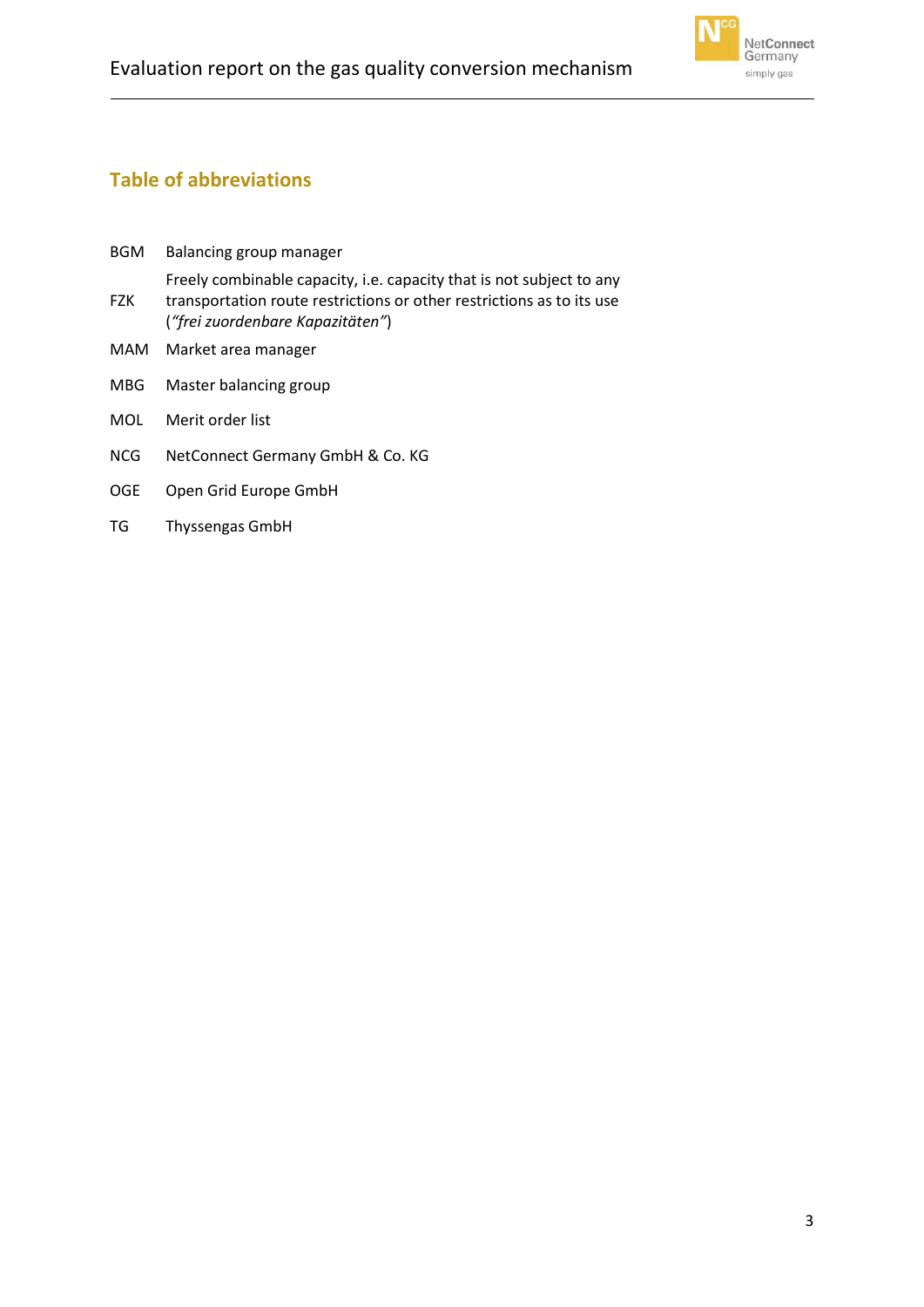

# <span id="page-4-0"></span>**Definitions**

### <span id="page-4-1"></span>**Virtual conversion quantity**

The quantity converted and invoiced for each balancing group portfolio under the cross-quality balancing mechanism, i.e. if there are opposite balances for high-cal gas and low-cal gas in an MBG, the smaller of the two quantities is billed as the conversion quantity. Virtual conversion may also refer to the sum of the virtual conversion quantities determined for the individual balancing groups.

### <span id="page-4-2"></span>**System-wide virtual conversion quantity**

One of the alternative approaches for determining the actual overall conversion quantity: The sum of all inputs and offtakes across all balancing group portfolios with allocations for gas of both gas qualities is determined (separately) for each gas quality. If the resulting high-cal and low-cal balances are in opposite directions (different algebraic signs), then the smaller of the two quantities represents the system-wide virtual conversion quantity. From the quantity thus obtained the technical conversion quantities that have been converted exclusively for virtual conversion purposes must be deducted. In this calculation all balancing group portfolios comprising at least one subordinate balancing group for gas of a quality different from the gas quality of the master balancing group are taken into account. Both the master balancing group and the subordinate balancing group must be actively used, i.e. both must have been declared as receiving data for balancing purposes.

#### <span id="page-4-3"></span>**Commercial conversion measures**

In order to apply a commercial value to the system-wide virtual conversion quantity the relevant figure is compared with the quantities delivered/received as part of external balancing actions on the day in question. For this purpose it is assumed that quality-specific balancing sales in the gas quality for which there is an over-supply and the quality-specific or locational balancing purchases in the quality for which there is an under-supply have been transacted for the purpose of commercial conversion, with the upper limit being represented by the system-wide virtual conversion quantity.

### <span id="page-4-4"></span>**Physical conversion quantity**

One of the alternative approaches for determining the actual overall conversion quantity: where balancing actions have been taken in opposite directions, i.e. where quality-specific (procurement criterion "Quality") or locational balancing gas purchases have been made in one gas quality whereas quality-specific or locational balancing gas sales have been transacted in the other gas quality, the smaller of the two quantities represents the actual overall conversion quantity.

### <span id="page-4-5"></span>**Actual overall conversion quantity**

Umbrella term for the quantity determined according to either the "system-wide virtual" approach or the "physical" approach.

### <span id="page-4-6"></span>**Technical conversion measures**

This refers to the gas quantities technically converted by means of mixing plants owned by the transmission system operators OGE and TG. OGE operates mixing plants converting between both gas qualities (from high-cal to low-cal quality and vice versa), whereas the Thyssengas mixing plants convert high-cal gas to low-cal gas only.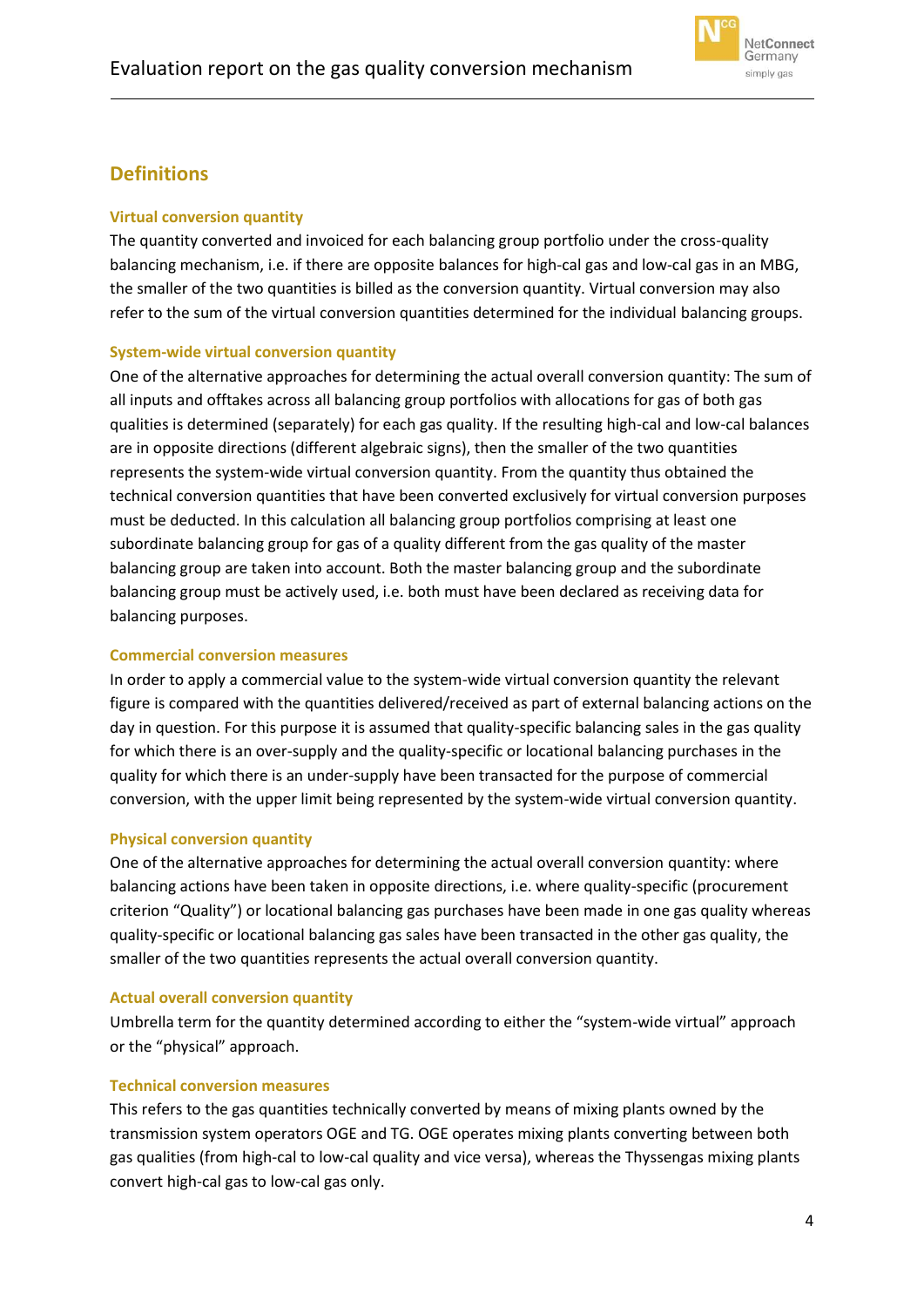

# <span id="page-5-0"></span>**1. Introduction**

NCG has been operating a multi-quality market area since 1 April 2011. The rules for the gas quality conversion mechanism were laid down in an administrative ruling issued by the German federal regulator BNetzA on 28 March 2012 (Ref: BK7-11-002, so-called "KONNI Gas" decision).

The ruling imposes upon NCG an obligation to submit an evaluation report on the development of the conversion mechanism by 1 February every year. This evaluation report describes the development of the conversion mechanism over the period since the multi-quality market area was launched.

In the NCG market area mixing plants are used to technically convert gas both from and to high calorific value gas ("high-cal") and low calorific value gas ("low-cal"). Where the conversion capacity of these plants is not sufficient to meet requirements, the market area manager must revert to the balancing tools available and thus take commercial conversion measures. The conversion fee and the conversion neutrality charge serve to recover the costs incurred for such commercial conversion activities.

The conversion fee has been applied since 1 April 2011, and is set by NCG for a period of 6 months each (so-called conversion period, from 01/04 to 30/09 and from 01/10 to 31/03, respectively). In addition to the conversion fee NCG may also apply a conversion neutrality charge, which is charged on the gas quantities physically delivered to the market area if the revenues generated from conversion fee payments are not sufficient to recover the costs NCG incurs for its commercial conversion activities.

This report is structured as described below:

The first part (chapte[r 2\)](#page-6-0) examines the developments regarding the physical and technical fundamentals. Part 2 (chapter [3\)](#page-13-0) describes the commercial aspects of the conversion mechanism and the position of the conversion neutrality account as it stands in October 2014. Part 3 (chapte[r 4\)](#page-16-0) summarises all results and presents an overall evaluation of the conversion mechanism.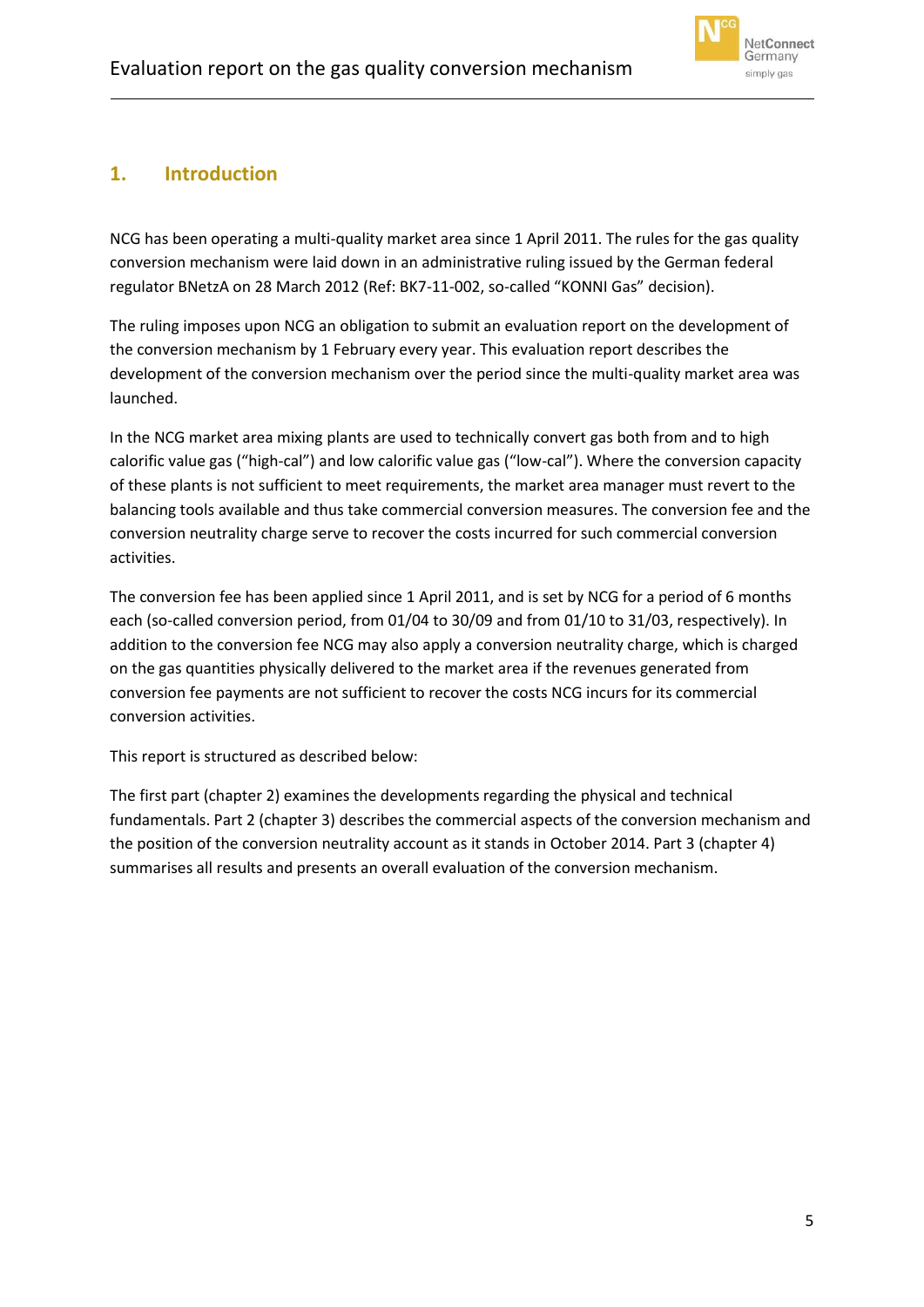

# <span id="page-6-0"></span>**2. Review and evaluation of physical and technical developments**

### <span id="page-6-1"></span>**2.1. Development of the virtual conversion quantities**

### <span id="page-6-2"></span>**Developments in previous conversion periods**

In the first three conversion periods the BGMs hardly used the virtual conversion mechanism. Only when the conversion fee was reduced to €0.70/MWh for the fourth conversion period did the virtual conversion quantities rise slightly. It was as the result of another reduction of the conversion fee down to €0.60/MWh in the fifth conversion period that we temporarily saw a significantly more active use of the virtual conversion mechanism, particularly in the period between April and the middle of June 2013. However, despite keeping the conversion fee at the level of €0.60/MWh in the sixth conversion period we did not see a continuation of this trend. Another reduction of the conversion fee down to €0.40/MWh in the seventh period did not result in an increased use of the virtual conversion mechanism, either. In the seventh conversion period, however, the overall (net) direction of conversion changed from "low-cal to high-cal" to "high-cal to low-cal" for the first time. The developments in the previous conversion periods are shown in [Table 1.](#page-6-4)

### <span id="page-6-3"></span>**Developments in the current conversion period and outlook**

For the current conversion period (October 2014 to April 2015) the conversion fee was set at a level of €0.40/MWh, the same as in the last period. As regards the further development up to the end of the current conversion period, no final data are available yet; however, the preliminary data available again lead us to expect a notable increase in the quantities virtually converted from high-cal to low-cal quality. Based on current developments, we expect an overall conversion quantity of 4.7m MWh (high-cal to low-cal) and a net quantity of 2.5m MWh to have been virtually converted from high-cal to low-cal quality by the end of the current period. The market shift from high-cal to low-cal quality in this period is expected to rise to around 3.6%.<sup>1</sup> [Figure 1](#page-7-0) shows the virtual conversion quantities in each conversion period together with the applicable conversion fee – with dotted lines representing projected data.

| No.            | <b>Conversion period</b> | <b>Conversion fee</b><br>€/MWh | <b>Net virtual</b><br>conversion quantity<br><b>MWh</b> | Direction of<br>conversion (net) |
|----------------|--------------------------|--------------------------------|---------------------------------------------------------|----------------------------------|
|                | April to October 2011    | 2.00                           | 240,000                                                 | $L \rightarrow H$                |
| $\overline{2}$ | October to April 2012    | 1.50                           | 100,000                                                 | $L \rightarrow H$                |
| 3              | April to October 2012    | 0.90                           | 360,000                                                 | $L \rightarrow H$                |
| 4              | October to April 2013    | 0.70                           | 3,000,000                                               | $L \rightarrow H$                |
| 5              | April to October 2013    | 0.60                           | 6,300,000                                               | $L \rightarrow H$                |
| 6              | October to April 2014    | 0.60                           | 920,000                                                 | $L \rightarrow H$                |
|                | April to October 2014    | 0.40                           | 300,000                                                 | $H \rightarrow L$                |

<span id="page-6-4"></span>**Table 1: Development of the virtual conversion quantity**

**.**  $<sup>1</sup>$  Based on projections up to April 2015</sup>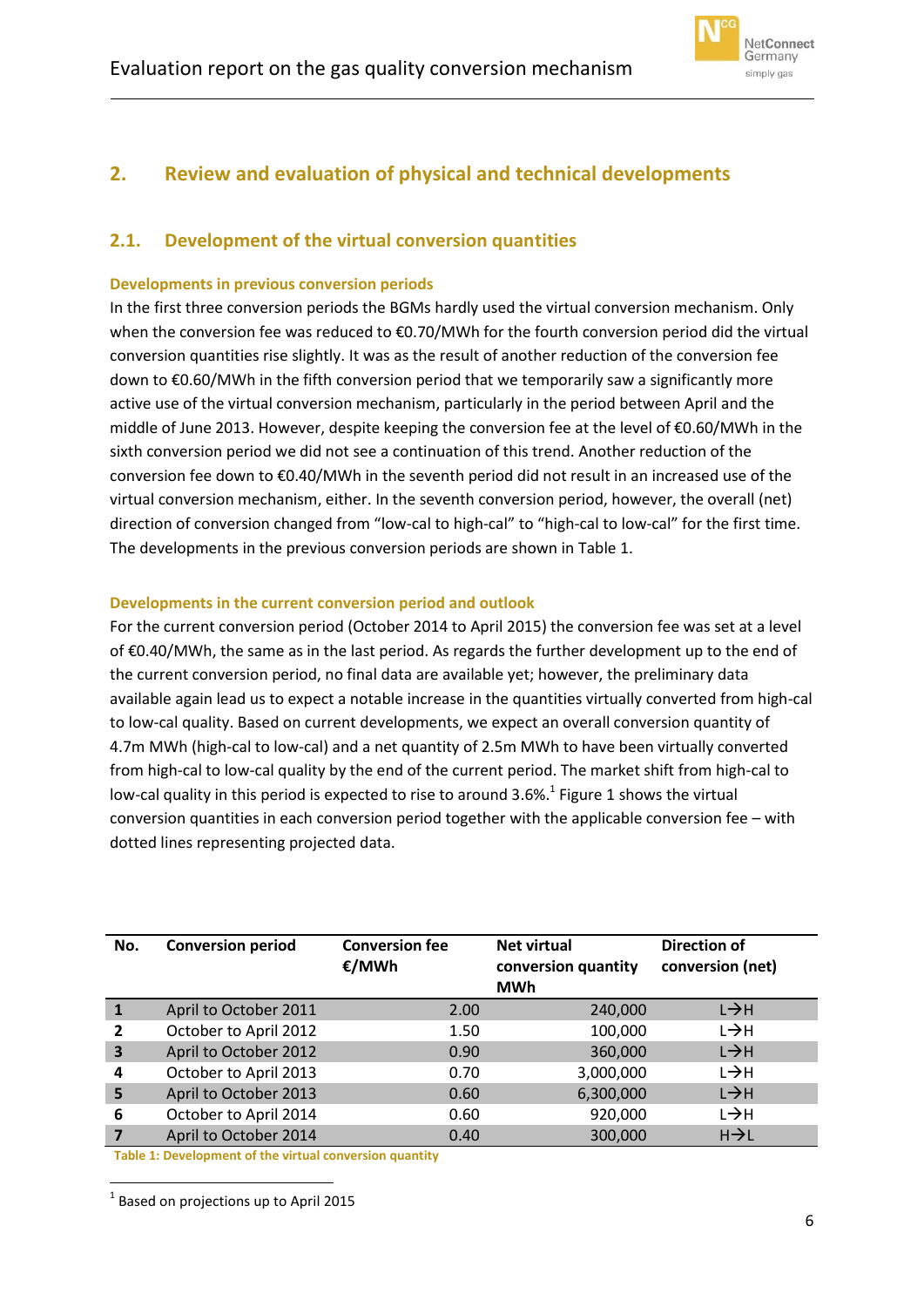



**Virtual conversion quantities**

<span id="page-7-0"></span>**Figure 1: Development of the virtual conversion quantities**



### **Market shift**

<span id="page-7-1"></span>**Figure 2: Market shifts since 1 April 2011**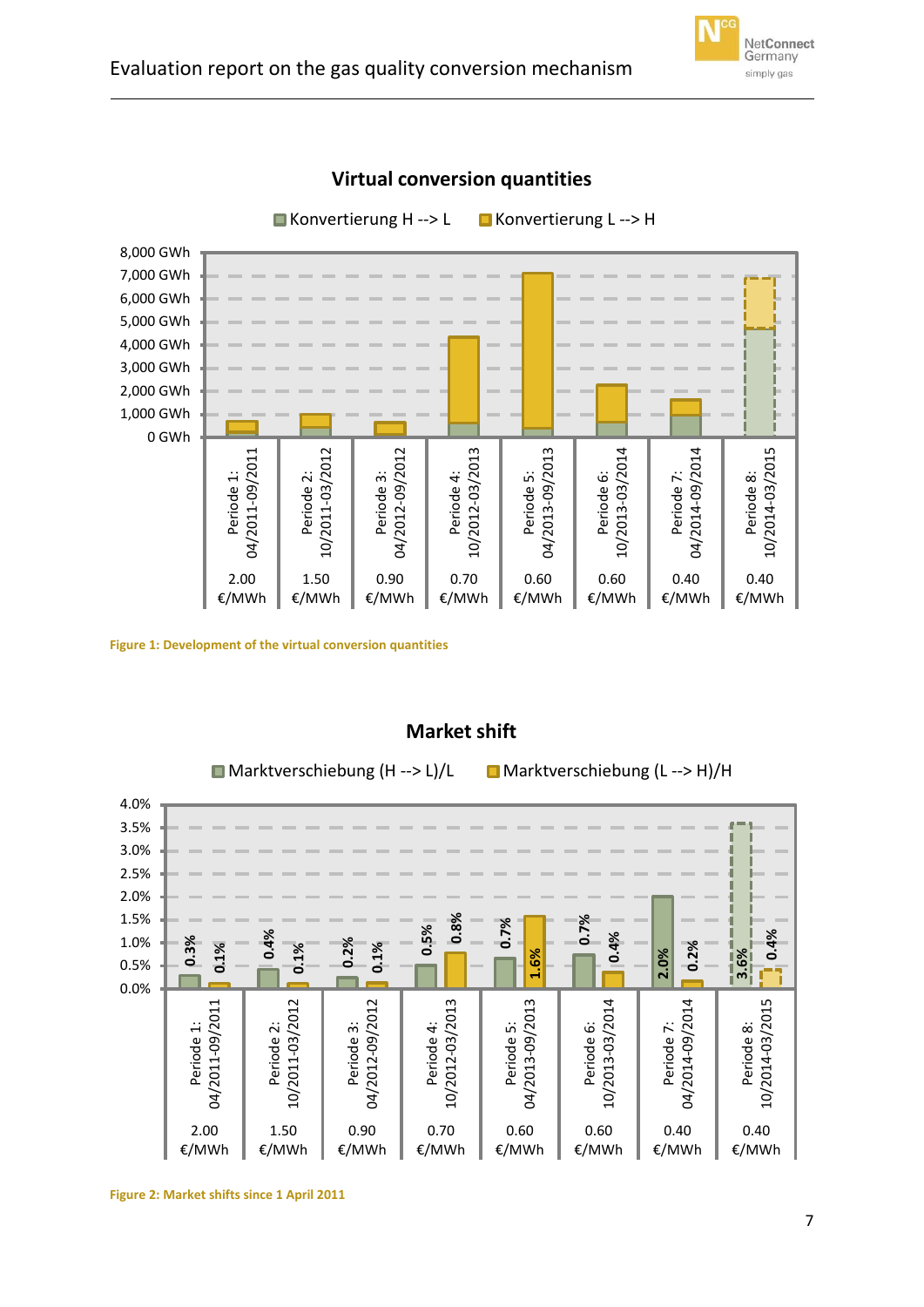

The market shift figures for the previous periods and the (projected) market shifts in the current conversion period from October 2014 to April 2015 are shown in [Figure 2](#page-7-1) for each of the directions of conversion – with dotted lines representing projected data.

### <span id="page-8-0"></span>**2.2. Review of the actual overall conversion quantities**

According to BNetzA's KONNI Gas ruling, the daily market shift between the two gas qualities which needs to be counterbalanced through technical and/or commercial measures may be determined following a system-wide virtual approach or a physical approach.

Due to the availability of technical conversion facilities in its market area NCG has decided to follow the system-wide virtual approach in determining the overall conversion quantities. Under this approach the actual overall conversion quantities are determined by aggregating all inputs and offtakes delivered to and from all actively used linked balancing groups separately for each gas quality[. Figure 3](#page-8-1) shows the actual overall conversion quantities in each conversion period – with dotted lines representing projected data. Due to netting effects the actual overall conversion quantities are lower than the virtual conversion quantities previously considered. Netting effects result from the mutual offsetting of inputs and offtakes when calculating the sums for the entire market area in each gas quality.

An actual conversion is only deemed to have taken place where opposite balances have been determined for the different gas qualities (e.g. an over-supply to the high-cal system and an under-



# **Actual overall conversion quantities**

<span id="page-8-1"></span>**Figure 3: Development of the actual overall conversion quantities**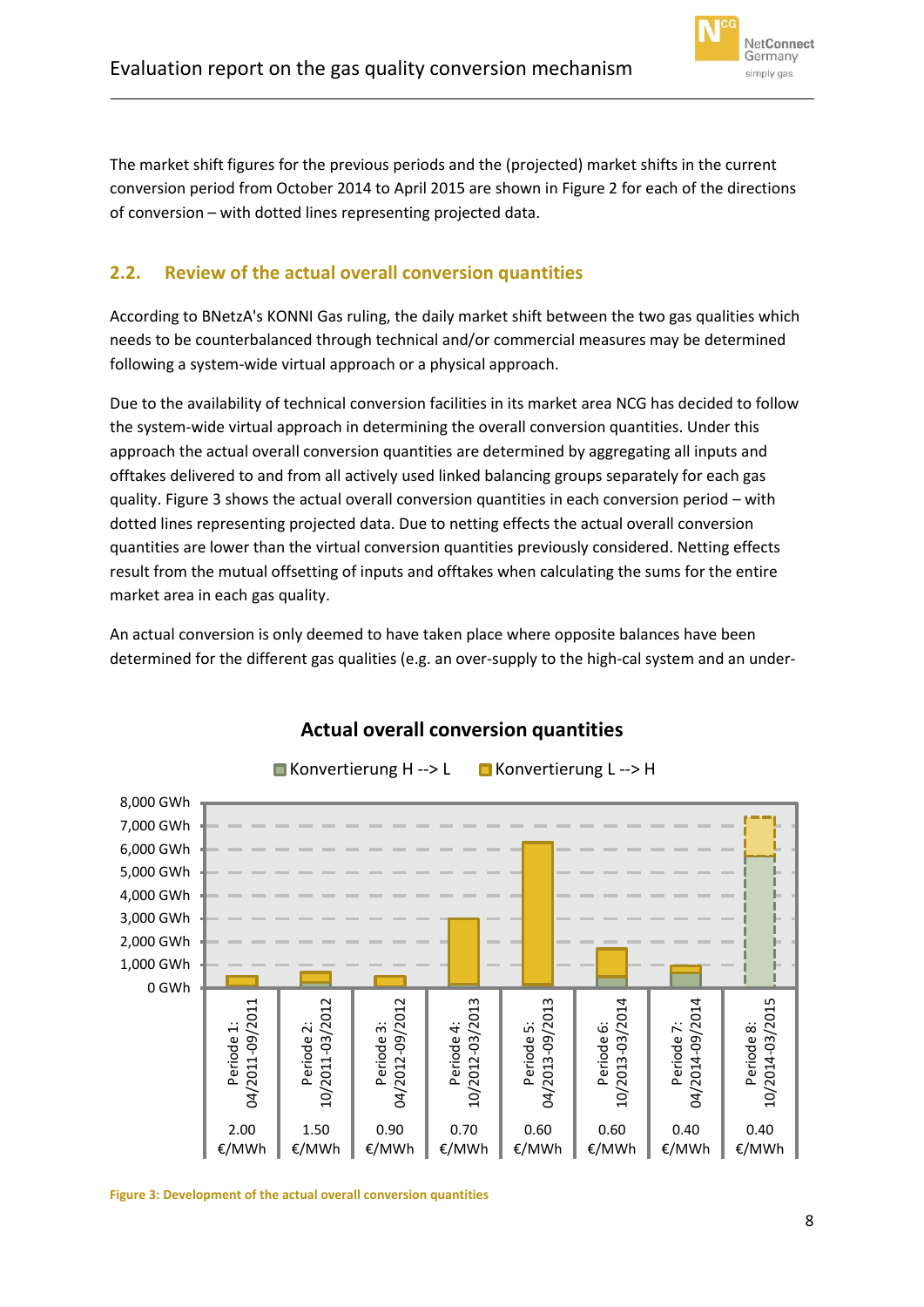

supply in the low-cal system). The unchanged conversion fee ( $\epsilon$ 0.40/MWh) notwithstanding, based on the data currently available we expect a sharp rise in the actual overall conversion quantity up to 4m MWh (high-cal to low-cal) by the end of the current conversion period. This projection would mean a more than 10-fold rise in the actual overall conversion quantities on the previous period.

### <span id="page-9-0"></span>**2.3. Technical conversion quantities**

At present, OGE and TG own technical conversion facilities in the NCG market area. OGE's Werne gas mixing plant is capable of adding both low-cal gas to the high-cal system and high-cal gas to the lowcal system. OGE's Scheidt mixing plant adds low-cal gas to the high-cal system. TG, in contrast, has a gas-air mixing plant located in Broichweiden. The facility adds air to high-cal gas in order to obtain low-cal gas. No third-party conversion facilities are currently used. So far, the use of the OGE and TG mixing plants has not generated any additional costs that would need to be recovered through the conversion fee.

The use of the technical mixing plants is shown in [Figure 4.](#page-9-3)

### <span id="page-9-1"></span>**2.4. Use of commercial conversion measures**

### <span id="page-9-2"></span>**Approach for calculating the commercial conversion quantities**

Commercial conversion measures need to be taken in situations where using the technical conversion facilities is not sufficient to counterbalance market shifts (regardless of the direction).

<span id="page-9-3"></span>

## **Technical conversion quantities**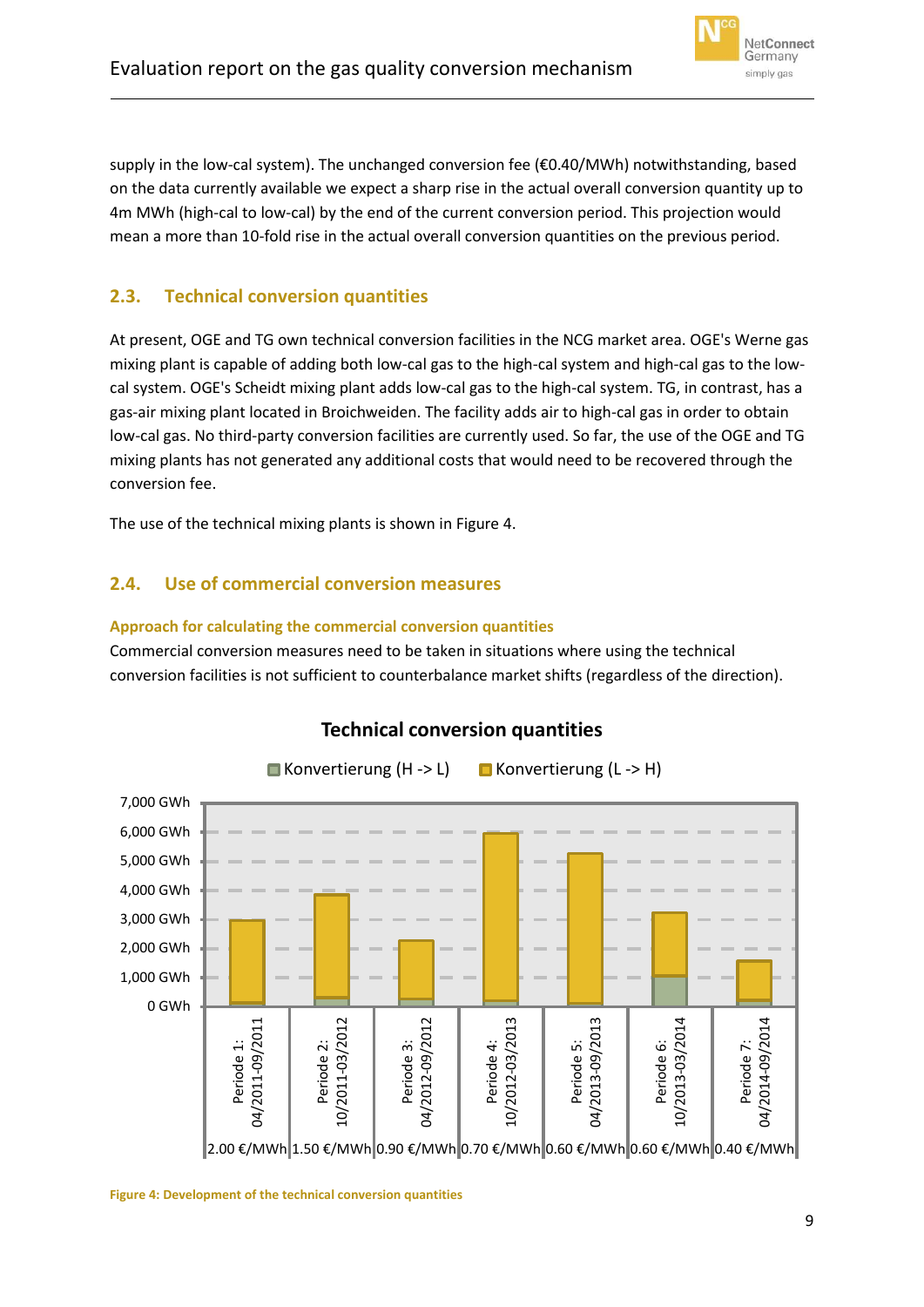

The first step in determining the quantity converted through commercial conversion measures is to calculate the sums of the balancing gas sold in the gas quality for which there is an over-supply and the balancing gas purchased in the gas quality for which there is an under-supply, respectively. In view of the fact that for "Global" system balancing actions the gas quality is no relevant criterion, only purchases/sales made to meet "Quality" or "Local" balancing requirements (MOL rank 2) are taken into account for the purpose of calculating the overall commercial conversion quantity. Where the above calculations show that balancing actions have been taken in opposite directions in the two different gas qualities (e.g. sales of high-cal gas and purchases of low-cal gas) the relevant figure is compared with the direction of the overall conversion quantity previously determined. If the relevant direction of the different balancing actions corresponds to the direction in which the actual conversion quantity has been converted, then the smaller of the two values represents the quantity converted through commercial conversion measures.

Where even within one gas quality balancing actions have been taken in opposite directions the actual overall sell/buy figure is used, i.e. where there is an over-supply in the market area and gas has been both sold and purchased on that day only the gas quantities sold in the relevant gas quality are taken into account, and not offset by the quantities bought in that quality. Any netting between quantities of the same quality would result in reduced sell or buy quantities, which would not reflect the actual balancing actions taken. The quantity thus obtained is increased by the relevant buy quantity in the other gas quality, which is determined according to the same rules. Hence, assuming that balancing actions have been taken accordingly, the maximum value for each day is twice the actual overall conversion quantity as determined under the system-wide virtual approach, representing sales and purchases in the different gas qualities in equal parts.

### <span id="page-10-0"></span>**Developments over all conversion periods and outlook**

Commercial conversion measures have to date been taken on individual days only, particularly in June 2013 (fifth conversion period), where eight days of balancing actions in opposite directions resulted in a quantity of more than 600 GWh being converted through commercial measures. In the subsequent periods the commercial conversion volumes remained at a level well below that seen in June 2013[. Figure 5](#page-11-1) summarises the quantities and costs incurred for commercial conversion measures in each of the conversion periods and provides a graphical illustration of their development.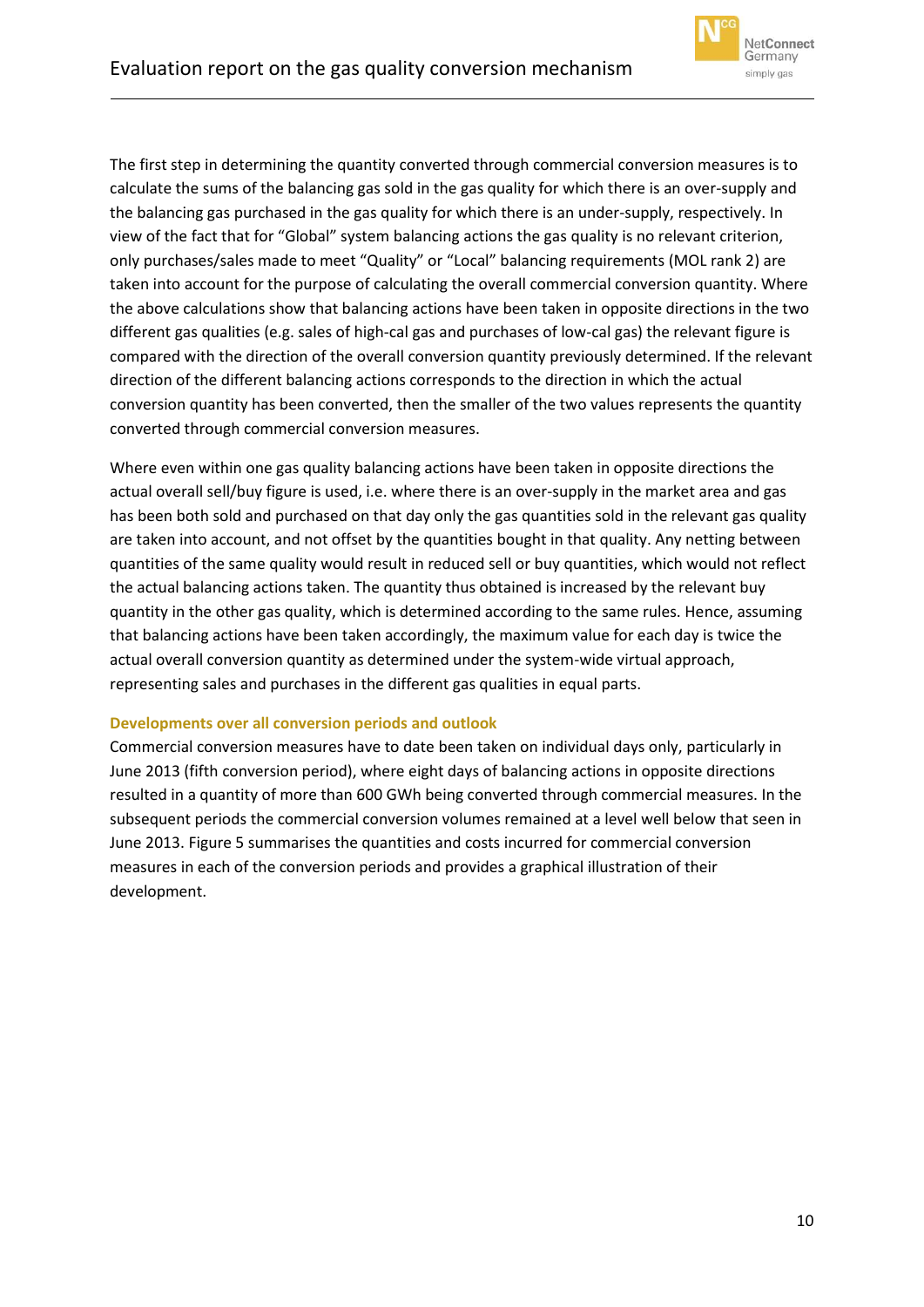



**Commercial conversion quantities**

<span id="page-11-1"></span>**Figure 5: Commercial conversion measures**

There is no reliable way to project the commercial conversion measures that will need to be taken until the end of the current conversion period given that the need for such measures at any given point in time depends directly on the use of the virtual conversion mechanism by market participants, the conversion capabilities of the mixing plants and the current physical state of the network. Another major factor is the demand estimation for non-daily metered end users carried out by the respective network operators, which can significantly influence the gas quantities physically delivered to the market area by the BGMs and therefore have a massive impact on the required system balancing actions, and thus indirectly on the actual conversion quantities.

### <span id="page-11-0"></span>**2.5. Development of total physical inputs across all balancing groups**

According to the "KONNI Gas" ruling the MAM may levy a conversion neutrality charge on BGMs if the costs incurred under the conversion mechanism cannot be recovered through the revenues generated from the conversion fee payments. The conversion neutrality charge is applied on all physical inputs as allocated to the balancing groups for each day, with only balancing groups of the type "FZK" (i.e. freely combinable capacity that is not subject to any transportation route restrictions) being taken into account. Purely virtual inputs to the market area, such as trades on the virtual trading point, are not taken into account.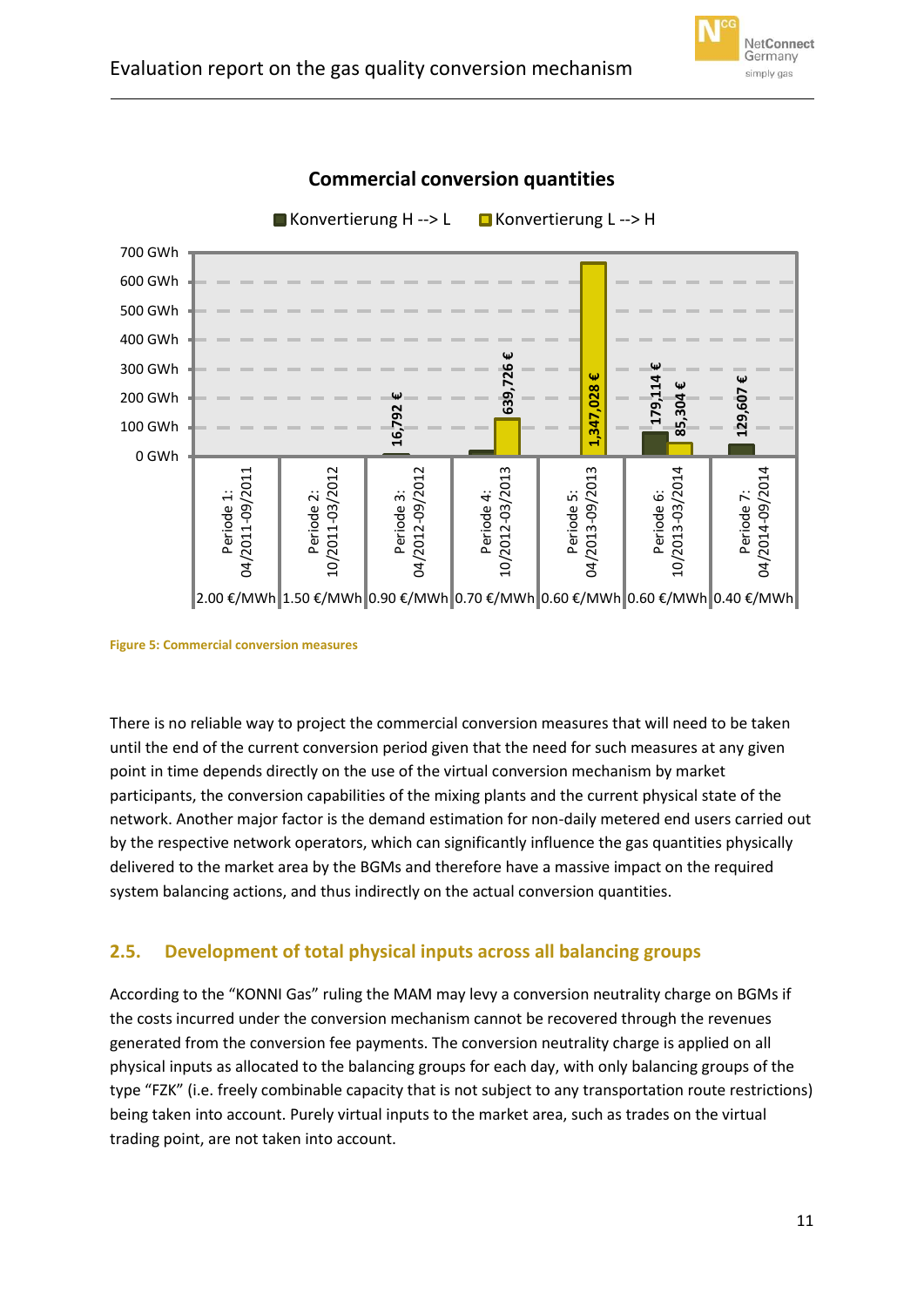

The conversion neutrality charge is levied on the following entry allocation groups:

- Inputs of the type "Entryso"
- Biogas inputs of the type "Entry Biogas physisch"
- Hydrogen inputs of the type "Entry Wasserstoff physisch"

[Figure 6](#page-12-0) shows the physical gas deliveries across all balancing groups of the type "FZK" in each conversion period – with dotted lines representing projected data. As can be seen in the chart the level of the inputs in each period shows a typical summer/winter pattern. For the current conversion period final data are only available up to December 2014.



## **Physical inputs across all balancing groups**

<span id="page-12-0"></span>**Figure 6: Development of the physical inputs**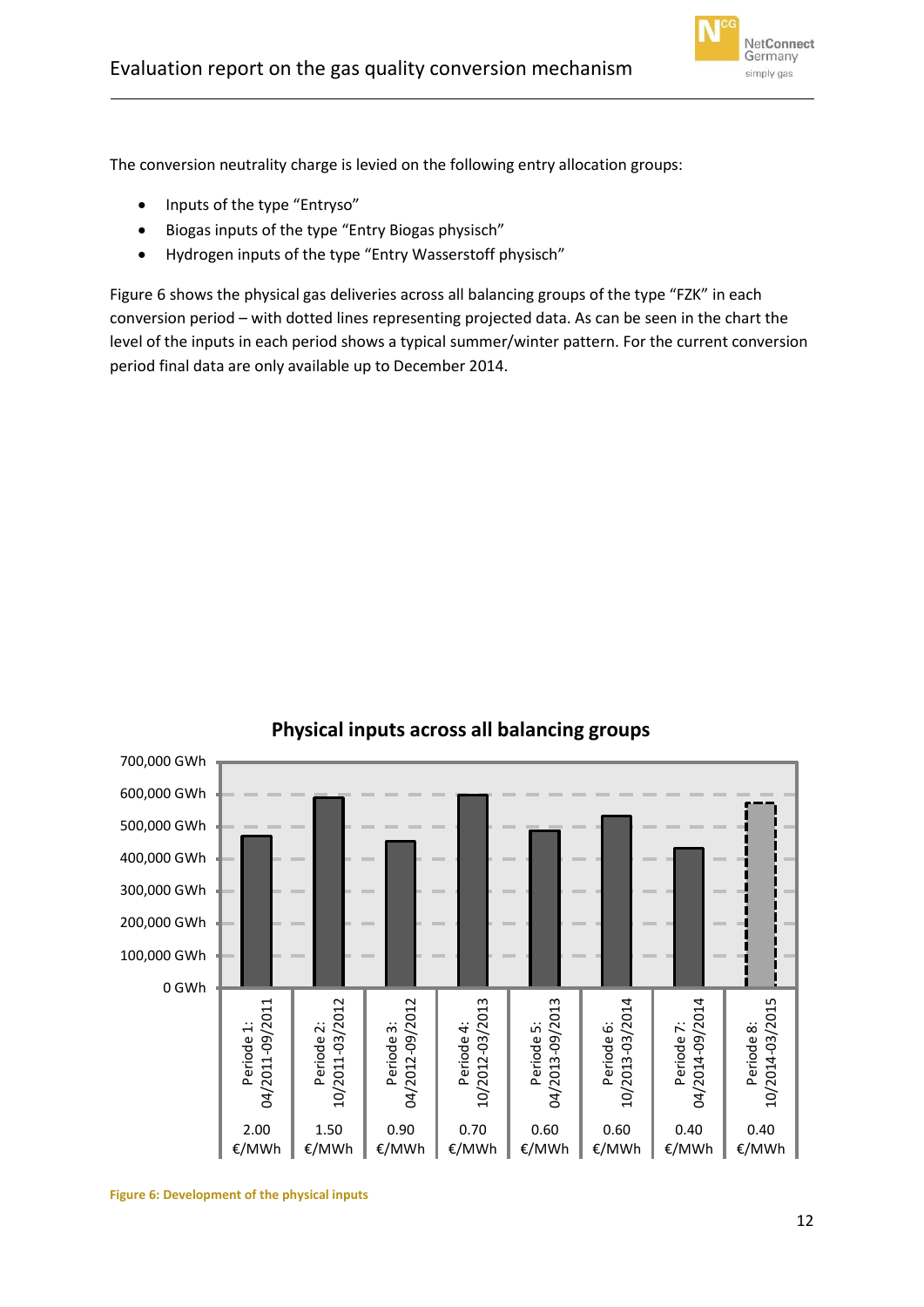

### <span id="page-13-0"></span>**3. Commercial assessment**

### <span id="page-13-1"></span>**3.1. Revenues and costs under the conversion mechanism**

#### <span id="page-13-2"></span>**Approach for calculating the revenue and cost items**

The level of the revenues earned under the conversion mechanism is determined by the conversion fees charged to the BGMs for their individual virtual conversion quantities. To date no revenues have been generated from commercial conversion measures. Generally, such revenue could result from positive price differences between simultaneous balancing gas sales and balancing gas purchases (SystemSell commodity price less SystemBuy commodity price).

The conversion costs generally comprise the commodity costs incurred through purchases and sales of balancing gas in opposite directions, plus a proportion of the availability costs incurred for longterm balancing services, which are apportioned between the balancing neutrality account and the conversion neutrality account.

In order to calculate the commodity costs, in a first step the quantities converted through commercial conversion measures are determined for each day. Subsequently, the weighted average price of balancing gas purchases and sales is calculated for the relevant direction of conversion. In order to do so the price difference between quality-specific balancing sales (SystemSell) and balancing purchases (SystemBuy) is multiplied by the quantity converted through commercial conversion measures on the day in question.

In a next step the distribution key used to apportion the costs incurred for long-term availability contracts for balancing gas and services to the conversion mechanism is calculated. To this end, first the share of balancing gas quantities used for conversion purposes (commercial conversion quantities) is determined in relation to the total balancing gas requirements on the day in question. This gives the key for apportionment. Then the availability contract costs for keeping balancing services available (per quarter) are distributed proportionally over all days within the quarter. Following this, the distribution key is applied to the availability costs incurred on each day for the purpose of allocating the availability costs to the conversion mechanism.

[Figure 7](#page-14-1) shows the revenues and costs under the conversion mechanism on a monthly basis.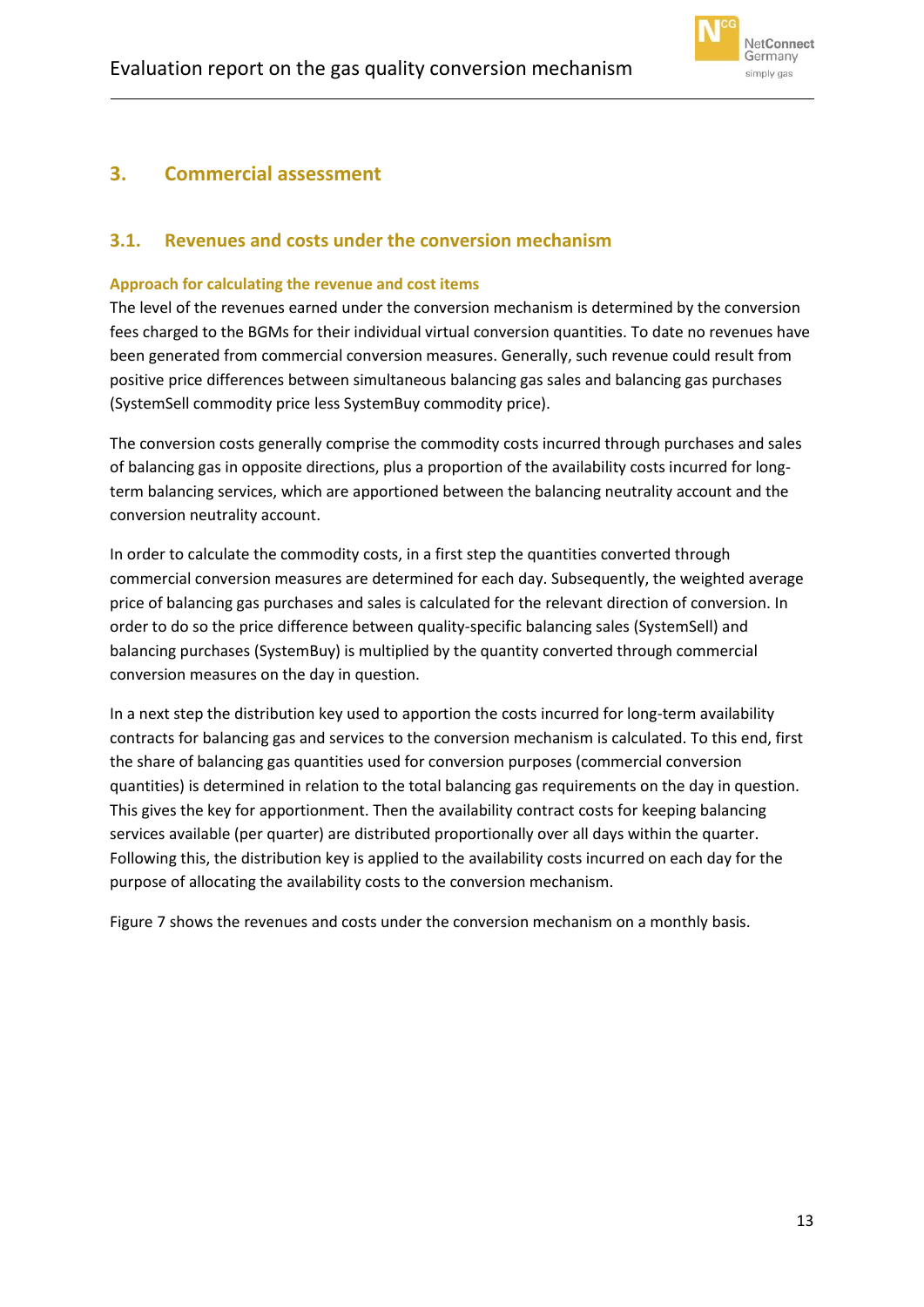



**Conversion costs and conversion revenue**

### <span id="page-14-0"></span>**3.2. Current position of the conversion neutrality account**

As prescribed by the "KONNI Gas" ruling, the MAMs have published the current position of the conversion neutrality account on a monthly basis since October 2012.

At the date of this report, the most recent balance of the conversion neutrality account based on final data is €10,517,526 as at the end of October 2014 (see [Figure 8\)](#page-15-0). The balance of the conversion neutrality account is published together with the balance of the balancing neutrality account by the third business day of the third month following the delivery month.

<span id="page-14-1"></span>**Figure 7: Conversion costs and revenue**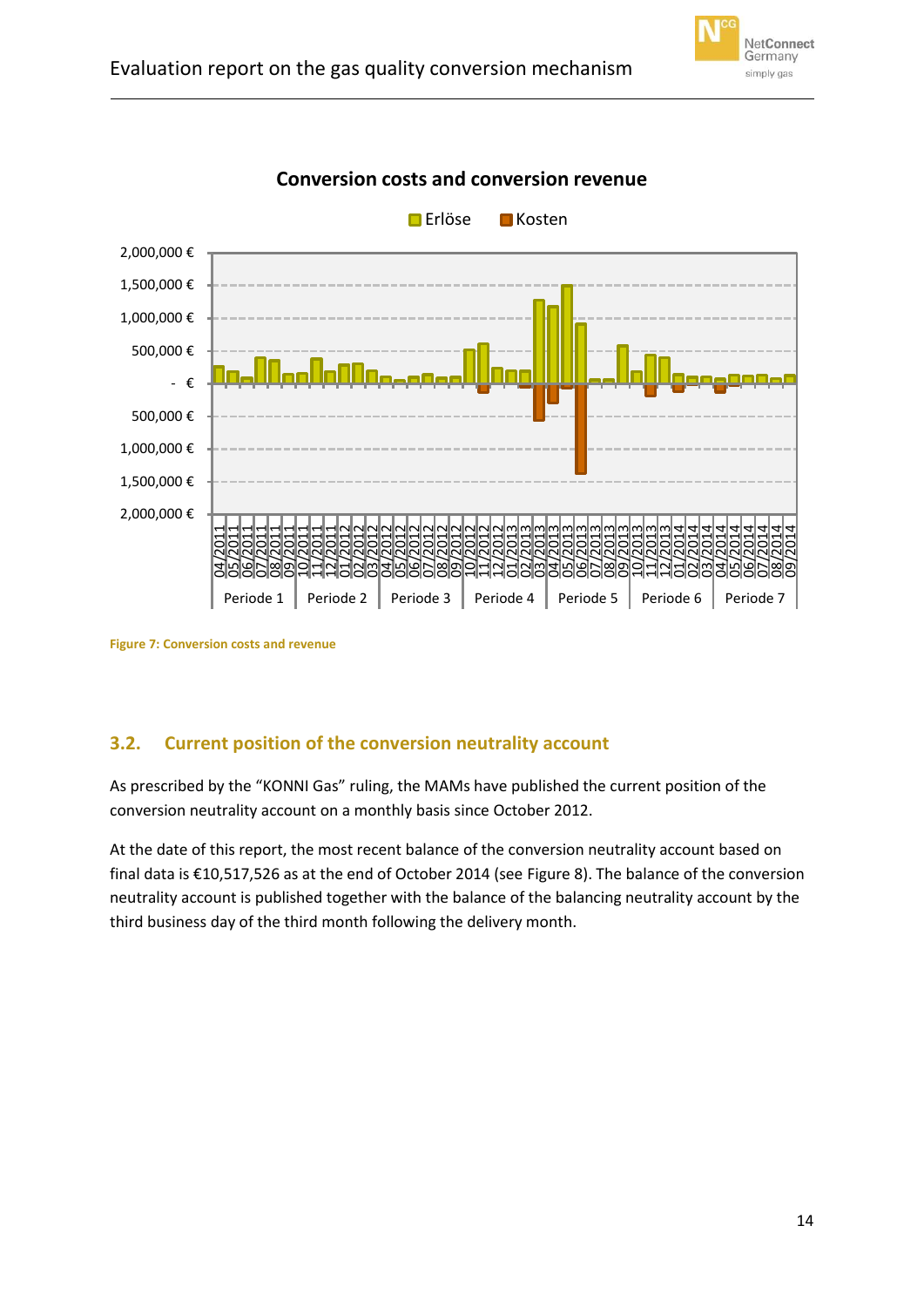

|                                                                     | Oktober 2014 |
|---------------------------------------------------------------------|--------------|
| Stand des Konvertierungskontos am Monatsbeginn                      |              |
| Account balance at the month beginning                              | 10.145.156   |
| Erlöse aus Konvertierungsentgelt                                    |              |
| Revenues from conversion charges                                    | 377.802      |
| Erlöse aus Konvertierungsumlage                                     |              |
| Revenues from conversion levy                                       | ٥            |
| Erlöse aus Konvertierungsmaßnahmen                                  |              |
| <b>Revenues from conversion measures</b>                            | ٥            |
| Zinserträge                                                         |              |
| Interest earned                                                     | ٥            |
| Erlöspositionen                                                     |              |
| <b>Total revenues</b>                                               | 377.802      |
| Aufwendungen aus Konvertierungsmaßnahmen                            |              |
| <b>Expenditures on conversion measures</b>                          | 105.679      |
| Zinsaufwendungen                                                    |              |
| Interest charges                                                    | ٥            |
| sonstige Aufwendungen                                               |              |
| other charges                                                       | ٥            |
| Aufwandspositionen                                                  |              |
| <b>Total expenditures</b>                                           | 105.679      |
| Stand des Konvertierungskontos am Monatsende                        |              |
| Account balance at the month ending                                 | 10.417.280   |
| Anteil kommerzieller Konvertierungsmaßnahmen am Regelenergieeinsatz |              |
| Share of commercial conversion of control energy                    | 1.94%        |

<span id="page-15-0"></span>**Figure 8: Balance of the conversion neutrality account as of 31 October 2014**